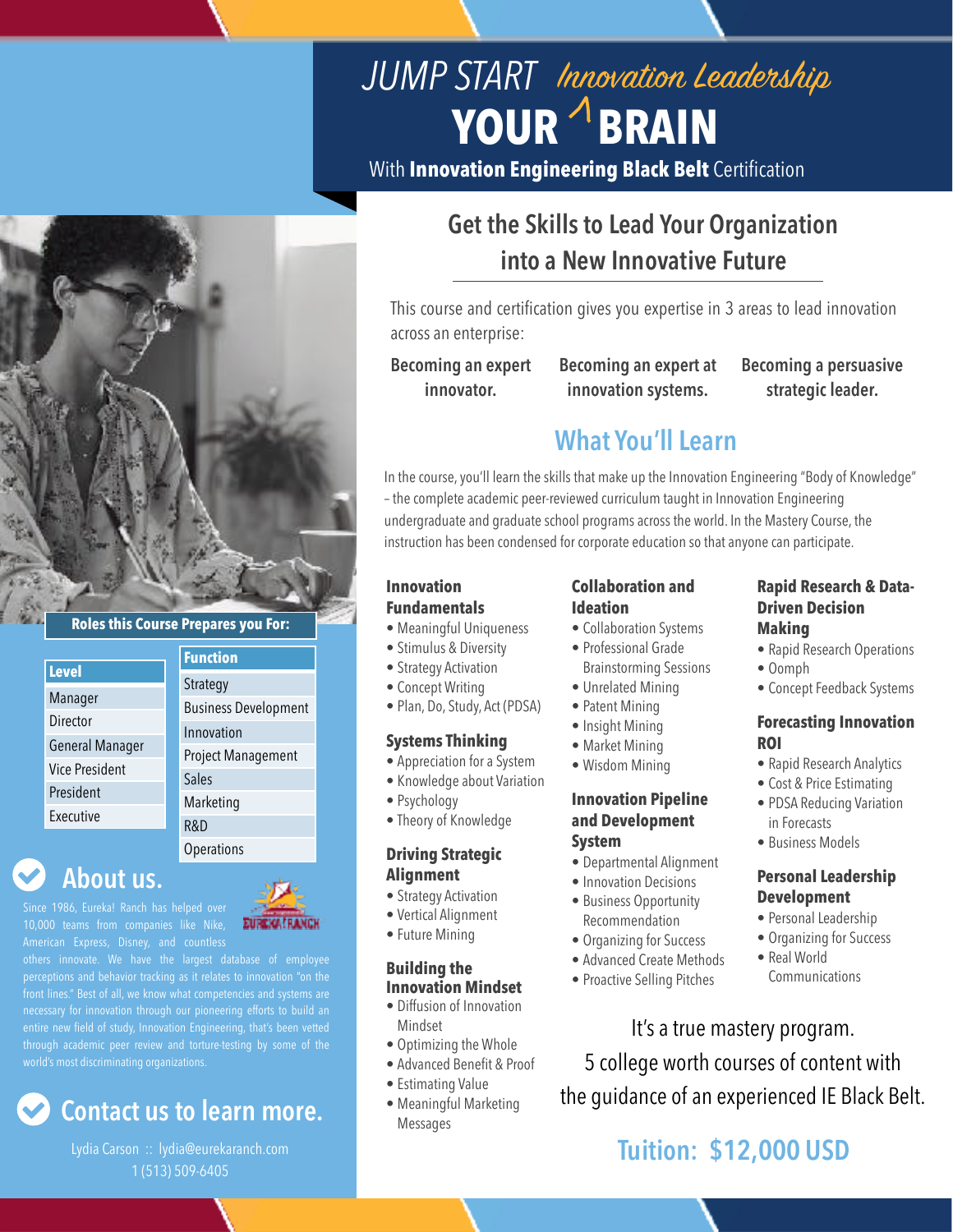# Powered by



Innovation Engineering is a curriculum, a tool set, and a mindset that ENABLES Innovation by Everyone, Everywhere, Everyday, Resulting in Increased Speed to Market and Decreased Risk.

Innovation Engineering systems are designed to ENABLE a culture where everyone works together on innovation.

Innovation Engineering enables leaders to thrive in the new reality of faster product life cycles, increased competition, rapidly changing technology, and digital savvy customers.



worth of innovations in active development.

## Since 2009 it's taught an estimated **35,000+ people**

who work at small companies, global corporations, non profits, universities, & governments from 22 countries.



#### **Why the name?**

Innovation Engineering was chosen as the name for this movement as it precisely defines our purpose, mindset, and how we work.

**Innovation** is about ideas that are meaningfully unique. It's about productive imagination. It's about change, ideas, improvement, and working smarter. Creativity is the creation of the new and novel. Innovation is about unique ideas that accomplish a meaningful purpose. The purpose can be for igniting social change, changing how we work with our co-workers, or simply making a difference in people's lives with a more effective product or service.

**Engineering** is about applying innovation to the real world. It's about discipline, system reliability, documentation, experimentation, problem solving, and making decisions based on factual data. The chemist studies the compositions, properties, and activity of organic and inorganic substances. The Chemical Engineer applies the chemist's discoveries in the real world of factories and products.

## **WHAT IS INNOVATION ENGINEERING?** To win in

today's marketplace a "reactive" mindset must be replaced with leadership, and leadership by definition is about proactively leading innovations in strategy, customer offerings, and how we work together to accomplish our organizational mission.

Innovation Engineering is about enabling people to take action on ideas by providing them the education, tools, and leadership they need to turn their ideas into reality.

The Innovation Engineering Mastery Course teaches you the 48 Skills that make up the Innovation Engineering

field of study. You will learn in 5 days the core content taught on university campuses during 6 undergraduate courses or 3 graduate school courses.

Importantly, 93% of the time you invest becoming an Innovation Engineering Black Belt is on real world projects for your organization. Front line coaching support, advanced software tools, and a global community for support, guarantee your success in applying the learning to your world.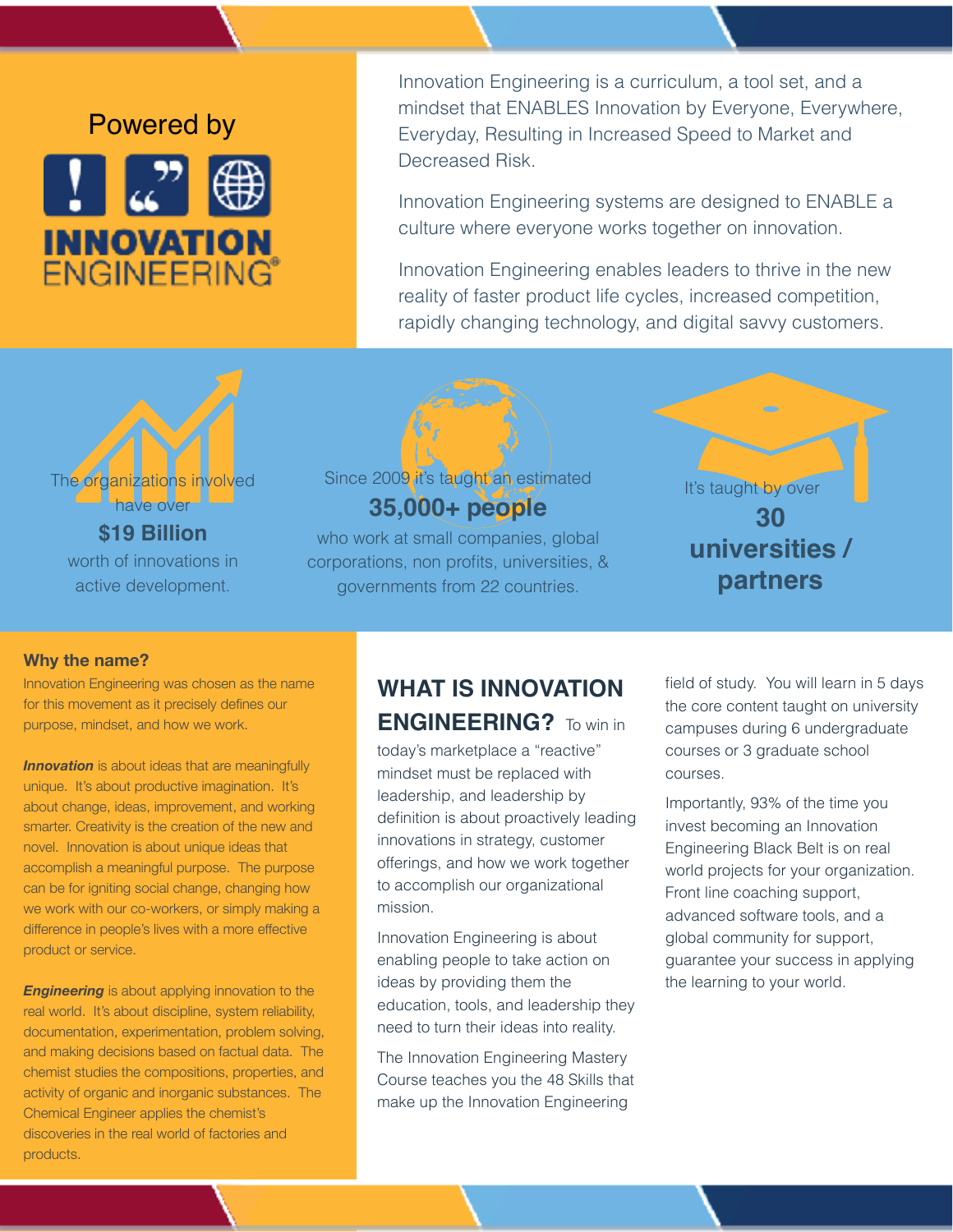# **What's in it for YOU?**

The Mastery Course will enable you to transform your innovation projects from random gambles to reliable investments.

You will gain the courage, confidence, and capability to take advantage of the tremendous opportunities created by the internet, globalization, and rapid change.

Studying Innovation Engineering teaches you key elements of the engineering mindset: curiosity, discipline, and how to think deeper.

It teaches you how to use writing and math as a tools for thinking deeper about new ideas.

It teaches you the power of stimulus mining, collaboration, experimentation, and systems thinking as methods for problem solving existing challenges and creating new ideas that proactively lead your organization, industry, and career.

As a graduate of the Mastery Course - an Innovation Engineering Black Belt - you'll be a member of a world wide community of change agents. It's a community dedicated to helping one another enable their dreams. The Brain Brew Blog connects you in an instant to other Innovation Engineering Blue Belts and Black Belts. Regular Jump Start Your Brain webinars keep you up to date on the latest best practices. An annual global conference brings the community together to share learning.

## **What's in it for YOUR organization?**

When an organization truly implements all the facets of Innovation Engineering, a number of clear signs of change emerge:

- Your Offerings are More Meaningfully Unique. And when they are Meaningfully Unique, customers are willing to pay more for them.
- Your Innovation Pipeline Expands. Your organization has a pipeline of ideas for growing Net Profit Margin every year.
- Speed Improves 6X. You take ideas to market up to 6X faster because you're aligned and have systems that support speed.
- Risk Decreases 30 to 80%. Your innovations have a reduced risk of failure by 30 to 80% because you identify and overcome risks BEFORE you invest.
- Research Drives Speed & Cost Reduction. You can do innovation

research 20X Faster & at 90% lower cost.

- Development Success. You have improved your development success rate by up to 250%.
- ALL Your Employees are Innovating. You are implementing up to 12 ideas per employee per year.
- Employees Have Their Name on a Patent. Patents and intellectual property are part of the culture. With Ideas to Patents, a provisional patent application can be written by nearly anyone in about an hour.

When the leadership enables the employees with strategic clarity, education, and system support, a transformation of mindset is seen in the culture in just 6 months.

It's not uncommon to see statistically significant increases among employees on optimism, courage, and pride of work. And as a result, everyone wins.

## **Reasons why people pursue Innovation Engineering Black Belt Certification**

*There are a number of reasons why people participate. Below are just a few that we hear:*

- I was just put in charge of innovation and I don't know where to start.
- I'm on an accelerated leadership track in my company.
- I'm an innovator naturally. I love learning about the cutting edge.
- Innovation is a new key driver in our business, and I need to understand how to do it.
- I'm tired of doing the same old stuff. I need a jolt.
- I'm a leader in my organization and we need to change, but how am I supposed to lead something I myself don't have a handle on?
- Innovation is on my performance criteria.
- Innovation is a ton of FUN!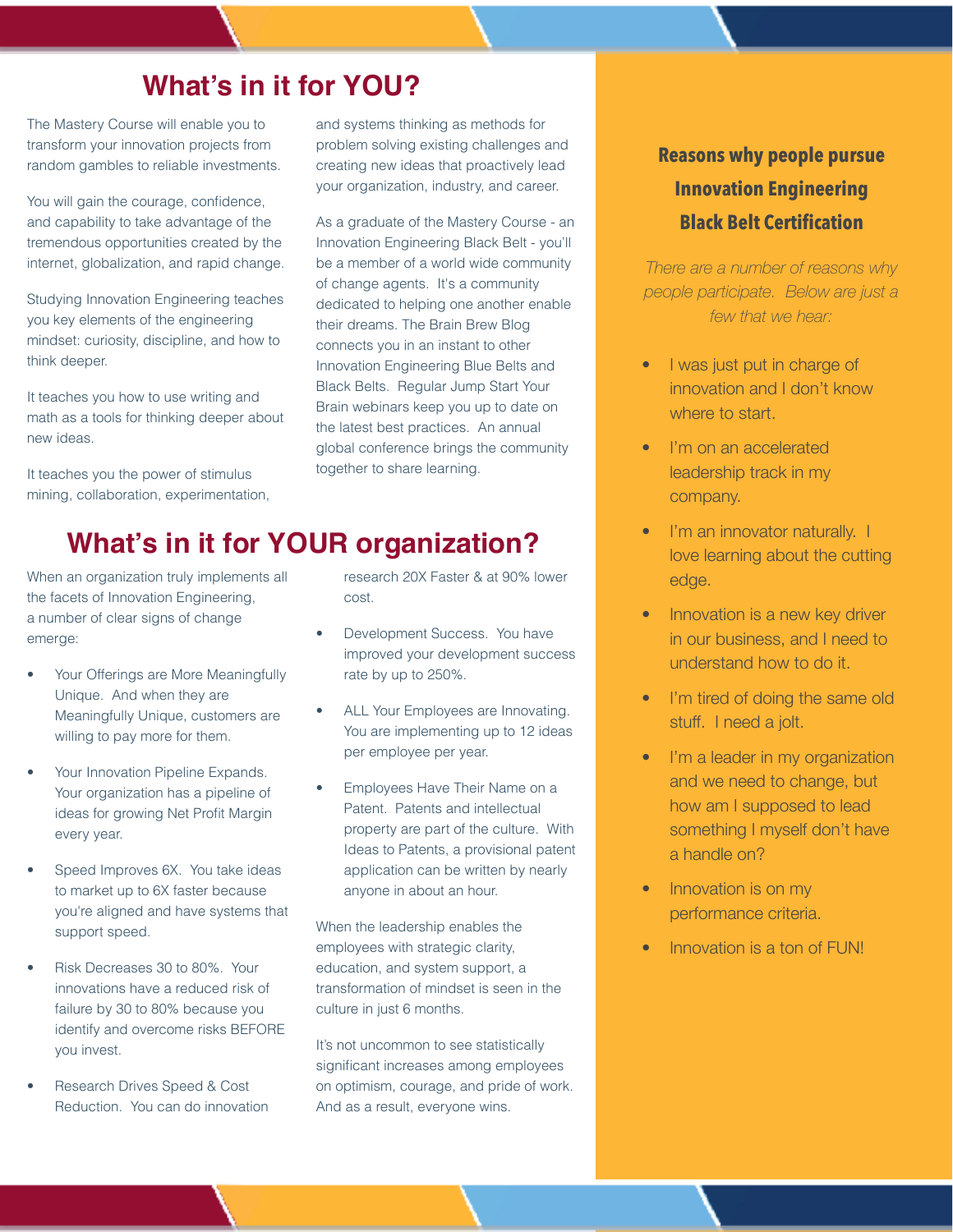# **Create Your Own Innovation Leadership Portfolio**

Throughout the course you will be challenged to break old paradigms and "get your hands dirty" applying your new skills to real work of your choosing. As a result, you'll create a portfolio of work product that demonstrates the value of your new abilities. Previous Black Belts portfolios have included:

- Improving an existing stage-andgate development system to include a more robust front-end
- Inventing and delivering a patented new "leap" innovation
- Creating a new growth category for the organization (that accounts for 21% of our domestic revenue just 6 months after launch)
- Creating an "Internal Innovation Coaching Agency" inside a large non-profit
- Reinventing strategic planning to increase alignment, buy-in and actionability
- Creating a customer panel to reduce research time from weeks to hour
- Organizational design restructuring to allow for internal innovation intern rotations and cross-functional training
- Developing a robust 3-year innovation pipeline
- Streamlining the customer request system to reduce response time and allow for more proactive business development
- Rebuilding the "Fuzzy Front End" to help teams build better ideas faster and easier.

# **HOW IT WORKS**

There are two options for going through Innovation Engineering Mastery.

#### **Private or Public In Person**

- Pre-Work Digital Classes**:** Prior to attending the Black Belt session, students watch a set of about 100+ videos that average about 7 minutes. Each video covers one of the sub-skills that make up the Innovation Engineering body of knowledge. The videos provide a foundation of understanding and a very easy way to revisit and remind yourself on key concepts when you are working on applying Innovation Engineering with teams in your organization. The videos are continuously updated as new learning is uncovered in what matters most and how to learn best. A special alert system allows students to easily identify updates.
- 3 Day In Person Training:The intensive 3-day experience with up to 24 participants at our location or yours fully immerses you in the mindset and principles associated with applying system thinking to strategy, innovation, and how we work together as an organization. 90%+ of the week is spent on hands-on Lab classes where you see, feel, and experience the skills and subskills you learned through the Digital Classes. It's through this first-person experience that the mindset and principles become real.
- Practical Application: Experience real time ROI when you apply what you are learning at work. Guided by your instructors, you will be driving strategic missions forward leading to tangible results.

### **Online Self Paced**

Learn advanced innovation skills through online instruction, virtual meet ups with your instructor, practice assignments, and real-life application projects.

- Instructor Meetings: Each month we'll kick off a new topic and introduce a collection of leadership and innovation skills. Meetings are extremely interactive between student and instructor.
- Individual Coursework: Complete practice assignments to reinforce your understanding and gain confidence in the skills covered this month. Submit your work and receive one-on-one feedback from your instructors.
- Practical Application: Experience real time ROI when you apply what you are learning at work. Guided by your instructors, you will be driving strategic missions forward leading to tangible results.

### The path to certification involves three elements:

- 1. A grade of 100% on all class assignments (no stress you can resubmit unlimited times our goal is to get you to mastery not to fail you),
- 2. Application of the learning to your real work through certification assignments graded by your certification coach, and
- 3. The personal written recommendation of your Innovation Engineering Black Belt certification coach.

### *Innovation Engineering Black Belt candidates have up to 12 months to complete certification.*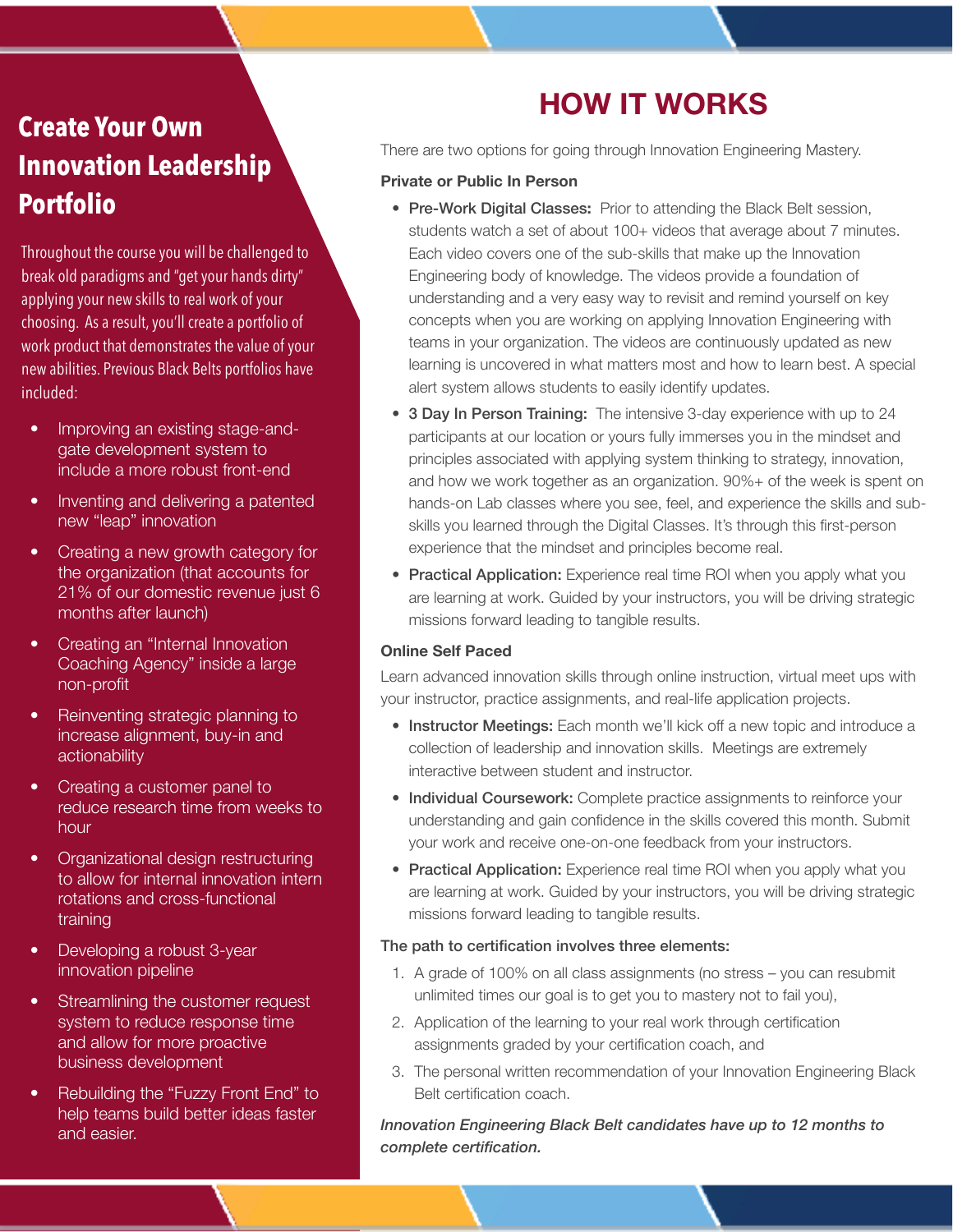# **FAQs**

## **Q. How long does it take to complete?**

**A.** On average, the course takes approximately 70-80 hours of work to complete.

## **Q. What are the course requirements?**

**A.** There are no pre-requirements for the course. There is no minimum level of education or experience required. The course does require access to the internet and an electronic device (phone, tablet or computer).

## **Q. How is this better than any other innovation course?**

**A.** If Unlike other business courses that are based on a few personal experiences or third-person research – this course is grounded in front-lines innovation work and hard data from the world's largest database (25,000+) on what drives success and failure. The data is so reliable that the curriculum, called Innovation Engineering, is recognized as a new field of academic study with undergraduate and graduate degrees offered at colleges and universities. World leaders in business and innovation who've used these methods include: Walt Disney, Nike, Pepsi-Cola, American Express, Procter & Gamble, US Department of Commerce and thousands of others. This course is brought to you by the Innovation Engineering Institute – a partnership between the Eureka! Ranch and the University of Maine.

## **Q. Is this a recognized certification?**

**A.** Yes. An Innovation Engineering Black Belt Certification is an industry recognized credential in innovation. It is issued by the Innovation Engineering Institute.

## **Q. Will I actually get a promotion / better job because of this course?**

**A.** Most people say that this certification made their resume stand out versus others. Some graduates report that the first interview question they're often asked about is the certification - which gave them a great opportunity to talk about their skills but also the applied work they did in the course itself becomes proof that they have skills that they actually use. And, most importantly, many Black Belts who got promoted / better jobs say their new company/boss/board overtly cited that Innovation Engineering Black Belt was a primary driver that got them their new leadership job.

## **Q. Is it worth \$12,000?**

**A.** No. It's worth more than \$120,000. Check out the 10 minute video: 10 reasons why Black Belt is worth 10x what you pay. eurekaranch.com/information-session-registration-10-reasons/